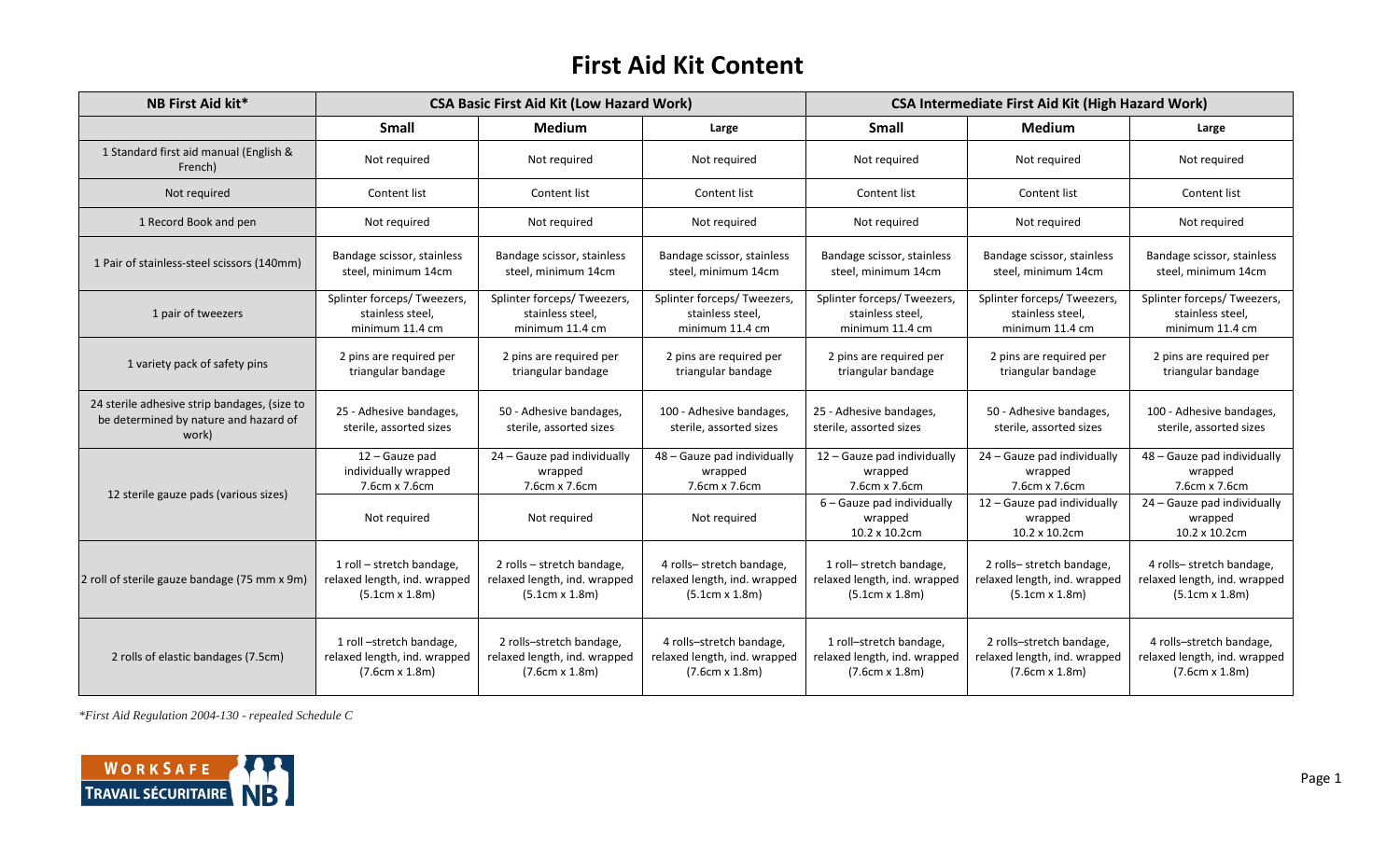| <b>NB First Aid kit*</b>                                        | <b>CSA Basic First Aid Kit (Low Hazard Work)</b>                                                |                                                                                                 |                                                                                                 | <b>CSA Intermediate First Aid Kit (High Hazard Work)</b>                                        |                                                                                                 |                                                                                                 |
|-----------------------------------------------------------------|-------------------------------------------------------------------------------------------------|-------------------------------------------------------------------------------------------------|-------------------------------------------------------------------------------------------------|-------------------------------------------------------------------------------------------------|-------------------------------------------------------------------------------------------------|-------------------------------------------------------------------------------------------------|
|                                                                 | <b>Small</b>                                                                                    | <b>Medium</b>                                                                                   |                                                                                                 | <b>Small</b>                                                                                    | Medium                                                                                          |                                                                                                 |
| 4 sterile compress dressing<br>(100x100mm)                      | 2 - Compress/pressure<br>dressing with ties, sterile<br>$(10.2cm \times 10.2cm)$                | 4 - Compress/pressure<br>dressing with ties, sterile<br>$(10.2cm \times 10.2cm)$                | 8 - Compress/pressure<br>dressing with ties, sterile<br>$(10.2cm \times 10.2cm)$                | 1-Compress/pressure<br>dressing with ties, sterile<br>$(10.2cm \times 10.2cm)$                  | 2 - Compress/pressure<br>dressing with ties, sterile<br>$(10.2cm \times 10.2cm)$                | 4 - Compress/pressure<br>dressing with ties, sterile<br>$(10.2cm \times 10.2cm)$                |
| 6 triangular bandages (1m)                                      | 2 - triangular bandage,<br>cotton, with 2 safety pins<br>$(101.6 \times 101.6 \times 142.2$ cm) | 4 - triangular bandage,<br>cotton, with 2 safety pins<br>$(101.6 \times 101.6 \times 142.2$ cm) | 8 - triangular bandage, cotton,<br>with 2 safety pins<br>$(101.6 \times 101.6 \times 142.2$ cm) | 2 - triangular bandage,<br>cotton, with 2 safety pins<br>$(101.6 \times 101.6 \times 142.2$ cm) | 4 - triangular bandage, cotton,<br>with 2 safety pins<br>$(101.6 \times 101.6 \times 142.2$ cm) | 8 - triangular bandage,<br>cotton, with 2 safety pins<br>$(101.6 \times 101.6 \times 142.2$ cm) |
| 2 rolls of adhesive tape 25mmx9m                                | $1$ – adhesive tape<br>$2.5cm \times 2.3m$                                                      | $1$ – adhesive tape<br>2.5cm x 4.6m                                                             | $1$ – adhesive tape<br>$2.5cm \times 9.1m$                                                      | $1$ – adhesive tape<br>$2.5cm \times 2.3m$                                                      | $1$ – adhesive tape<br>2.5cm x 4.6m                                                             | $1$ – adhesive tape<br>$2.5cm \times 9.1m$                                                      |
| 4 burn dressing (various sizes)                                 | Not required                                                                                    | Not required                                                                                    | Not required                                                                                    | 4 - Non-adherent dressing,<br>sterile, individually<br>wrapped<br>5.1 x 7.6cm                   | 8 - Non-adherent dressing,<br>sterile, individually wrapped<br>5.1 x 7.6cm                      | 16 - Non-adherent dressing,<br>sterile, individually wrapped<br>$5.1 \times 7.6$ cm             |
| 6 abdominal dressings, individually<br>wrapped (20cm X 25cm)    | 1 - Abdominal pad, sterile,<br>individually wrapped<br>12.7 x 22.9 cm                           | 2 - Abdominal pad, sterile,<br>individually wrapped<br>12.7 x 22.9 cm                           | 2 - Abdominal pad, sterile,<br>individually wrapped<br>12.7 x 22.9 cm                           | 1 - Abdominal pad, sterile,<br>individually wrapped<br>12.7 x 22.9 cm                           | 2 - Abdominal pad, sterile,<br>individually wrapped<br>12.7 x 22.9 cm                           | 4 - Abdominal pad, sterile,<br>individually wrapped<br>12.7 x 22.9 cm                           |
| 12 antiseptics cleansing towelettes<br>and individually wrapped | 25 - antiseptic wound<br>cleansing towelette,<br>individually wrapped (or<br>equivalent)        | 50 - antiseptic wound<br>cleansing towelette,<br>individually wrapped (or<br>equivalent)        | 100 - antiseptic wound<br>cleansing towelette,<br>individually wrapped (or<br>equivalent)       | 25 - antiseptic wound<br>cleansing towelette,<br>individually wrapped                           | 50 - antiseptic wound cleansing<br>towelette, individually wrapped                              | 100 - antiseptic wound<br>cleansing towelette,<br>individually wrapped                          |
| 6 individual packages of sugar                                  | Not required                                                                                    | Not required                                                                                    | Not required                                                                                    | 1 - Glucose tablets, 4g (10<br>per package) or acceptable<br>alternative**                      | 2 - Glucose tablets, 4g (10 per<br>package) or acceptable<br>alternative**                      | 2 - Glucose tablets, 4g (10 per<br>package) or acceptable<br>alternative*                       |
| 1 container of antiseptics<br>disinfectant                      | Not required                                                                                    | Not required                                                                                    | Not required                                                                                    | Not required                                                                                    | Not required                                                                                    | Not required                                                                                    |
| 1 water soluble burn treatment                                  | Not required                                                                                    | Not required                                                                                    | Not required                                                                                    | Not required                                                                                    | Not required                                                                                    | Not required                                                                                    |
| 6 pairs of disposable gloves (latex<br>or vinyl)                | 4 - disposable gloves,<br>medical grade, one-size, non-<br>latex, powder free                   | 8 - disposable gloves, medical<br>grade, one-size, non-latex,<br>powder free                    | 16 - disposable gloves, medical<br>grade, one-size, non-latex,<br>powder free                   | 4 - disposable gloves,<br>medical grade, one-size,<br>non-latex, powder free                    | 8 - disposable gloves, medical<br>grade, one-size, non-latex,<br>powder free                    | 16 - disposable gloves,<br>medical grade, one-size, non-<br>latex, powder free                  |

*\* First Aid Regulation 2004-130 - repealed Schedule C*

\*\*The Canadian Consensus Guidelines recommend glucose tablets as the preferred treatment for a hypoglycemic event. The Guidelines further recommend that, the second choice is hard candy and the last choice orange or other

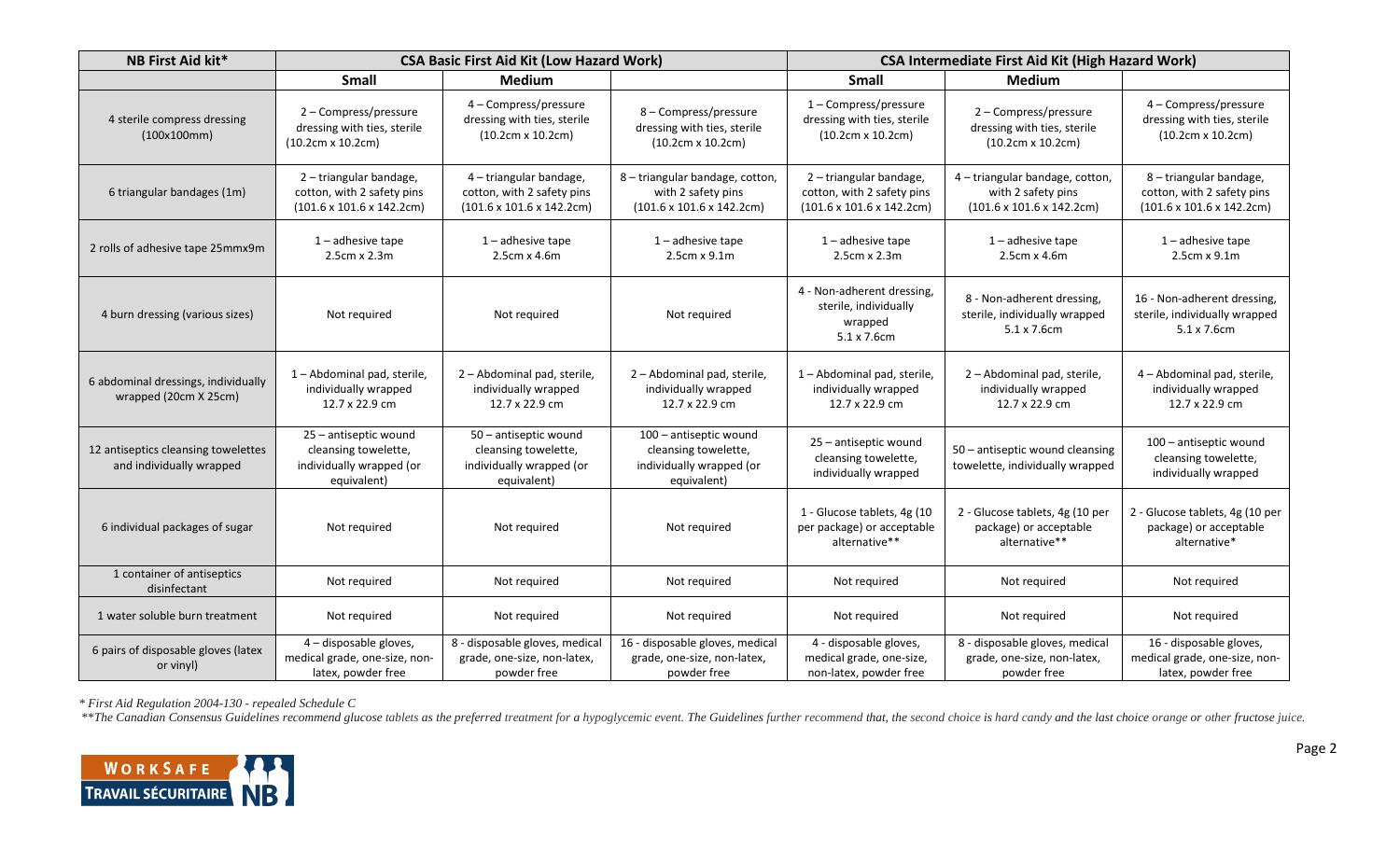| <b>NB First Aid kit*</b>                         | <b>CSA Basic First Aid Kit (Low Hazard Work)</b>                                        |                                                                                        |                                                                                        | <b>CSA Intermediate First Aid Kit (High Hazard Work)</b>                                  |                                                                                           |                                                                                            |
|--------------------------------------------------|-----------------------------------------------------------------------------------------|----------------------------------------------------------------------------------------|----------------------------------------------------------------------------------------|-------------------------------------------------------------------------------------------|-------------------------------------------------------------------------------------------|--------------------------------------------------------------------------------------------|
|                                                  | Small                                                                                   | <b>Medium</b>                                                                          |                                                                                        | Small                                                                                     | Medium                                                                                    |                                                                                            |
| 1 face shield with one-way valve<br>(disposable) | 1 - CPR resuscitation barrier<br>device<br>with one-way valve                           | 1 - CPR resuscitation barrier<br>device<br>with one-way valve                          | 1 - CPR resuscitation barrier<br>device<br>with one-way valve                          | 1 - CPR resuscitation barrier<br>device<br>with one-way valve                             | 1 - CPR resuscitation barrier<br>device<br>with one-way valve                             | 1 - CPR resuscitation barrier<br>device with one-way valve                                 |
| 1 package of cotton tipped<br>applicators        | Not required                                                                            | Not required                                                                           | Not required                                                                           | Not required                                                                              | Not required                                                                              | Not required                                                                               |
| 12 hand wipes or 1 bottle of hand<br>cleaner     | 6 - Hand/skin cleansing<br>towelette, individually<br>wrapped (or equivalent)           | 12 - Hand/skin cleansing<br>towelette, individually<br>wrapped (or equivalent          | 24 - Hand/skin cleansing<br>towelette, individually wrapped<br>(or equivalent          | 6 - Hand/skin cleansing<br>towelette, individually<br>wrapped (or equivalent)             | 12 - Hand/skin cleansing<br>towelette, individually<br>wrapped (or equivalent)            | 24 - Hand/skin cleansing<br>towelette, individually wrapped<br>(or equivalent)             |
| 1 shock blanket                                  | 1 - Emergency blanket,<br>aluminized, non-stretch,<br>polyester<br>minimum 132 x 213 cm | 1 - Emergency blanket,<br>aluminized, non-stretch<br>polyester<br>minimum 132 x 213 cm | 1 - Emergency blanket,<br>aluminized, non-stretch<br>polyester<br>minimum 132 x 213 cm | 1 - Emergency blanket,<br>aluminized, non-stretch<br>polyester<br>minimum 132 x 213 cm    | 2 - Emergency blanket,<br>aluminized, non-stretch<br>polyester<br>minimum 132 x 213 cm    | 2 - Emergency blanket,<br>aluminized, non-stretch<br>polyester<br>minimum 132 x 213 cm     |
| Several puncture resistant plastic<br>bags       | 1 - Biohazard waste disposal<br>bag, single use                                         | 2 - Biohazard waste disposal<br>bag, single use                                        | 2 - Biohazard waste disposal<br>bag, single use                                        | 2 - Biohazard waste<br>disposal bag, single use                                           | 4 - Biohazard waste disposal<br>bag, single use                                           | 8 - Biohazard waste disposal<br>bag, single use                                            |
| Not required                                     | 6 - Antibiotic, ointment,<br>topical, single use                                        | 12 - Antibiotic, ointment,<br>topical, single use                                      | 24 - Antibiotic, ointment,<br>topical, single use                                      | 6 - Antibiotic, ointment,<br>topical, single use                                          | 12 - Antibiotic, ointment,<br>topical, single use                                         | 24 - Antibiotic, ointment,<br>topical, single use                                          |
| Not required                                     | Not required                                                                            | Not required                                                                           | Not required                                                                           | $1 -$ Elastic<br>support/compression<br>bandage 7.6cm                                     | $2$ – Elastic<br>support/compression<br>bandage 7.6cm                                     | $2$ – Elastic<br>support/compression bandage<br>7.6cm                                      |
| Not required                                     | Not required                                                                            | Not required                                                                           | Not required                                                                           | 1-Compress/pressure<br>dressing with ties, sterile<br>15.2 x 15.2 cm                      | 2-Compress/pressure<br>dressing with ties, sterile<br>15.2 x 15.2 cm                      | 4-Compress/pressure dressing<br>with ties, sterile<br>15.2 x 15.2 cm                       |
| Not required                                     | Not required                                                                            | Not required                                                                           | Not required                                                                           | 1 Tourniquet arterial                                                                     | 1 Tourniquet arterial                                                                     | 1 Tourniquet arterial                                                                      |
| Not required                                     | Not required                                                                            | Not required                                                                           | Not required                                                                           | 1 splint, padded, malleable,<br>minimum size 10.2x61cm                                    | 1 splint, padded, malleable,<br>minimum size 10.2x61cm                                    | 1 splint, padded, malleable,<br>minimum size 10.2x61cm                                     |
| Not required                                     | Not required                                                                            | Not required                                                                           | Not required                                                                           | 2 sets - Eye dressing pad,<br>sterile, and eye shield with<br>elastic strap               | 2 sets - Eye dressing pad,<br>sterile, and eye shield with<br>elastic strap               | 4 sets - Eye dressing pad,<br>sterile, and eye shield with<br>elastic strap                |
| Not required                                     | Not required                                                                            | Not required                                                                           | Not required                                                                           | $1 -$ Cold pack, instant                                                                  | 2 – Cold pack, instant                                                                    | 4 - Cold pack, instant                                                                     |
| Not required                                     | Not required                                                                            | Not required                                                                           | Not required                                                                           | 4- Non-adherent dressing,<br>sterile, individually 4 8 16<br>wrapped, $5.1 \times 7.6$ cm | 8- Non-adherent dressing,<br>sterile, individually 4 8 16<br>wrapped, $5.1 \times 7.6$ cm | 16- Non-adherent dressing,<br>sterile, individually 4 8 16<br>wrapped, $5.1 \times 7.6$ cm |

*\* First Aid Regulation 2004-130 - repealed Schedule C*